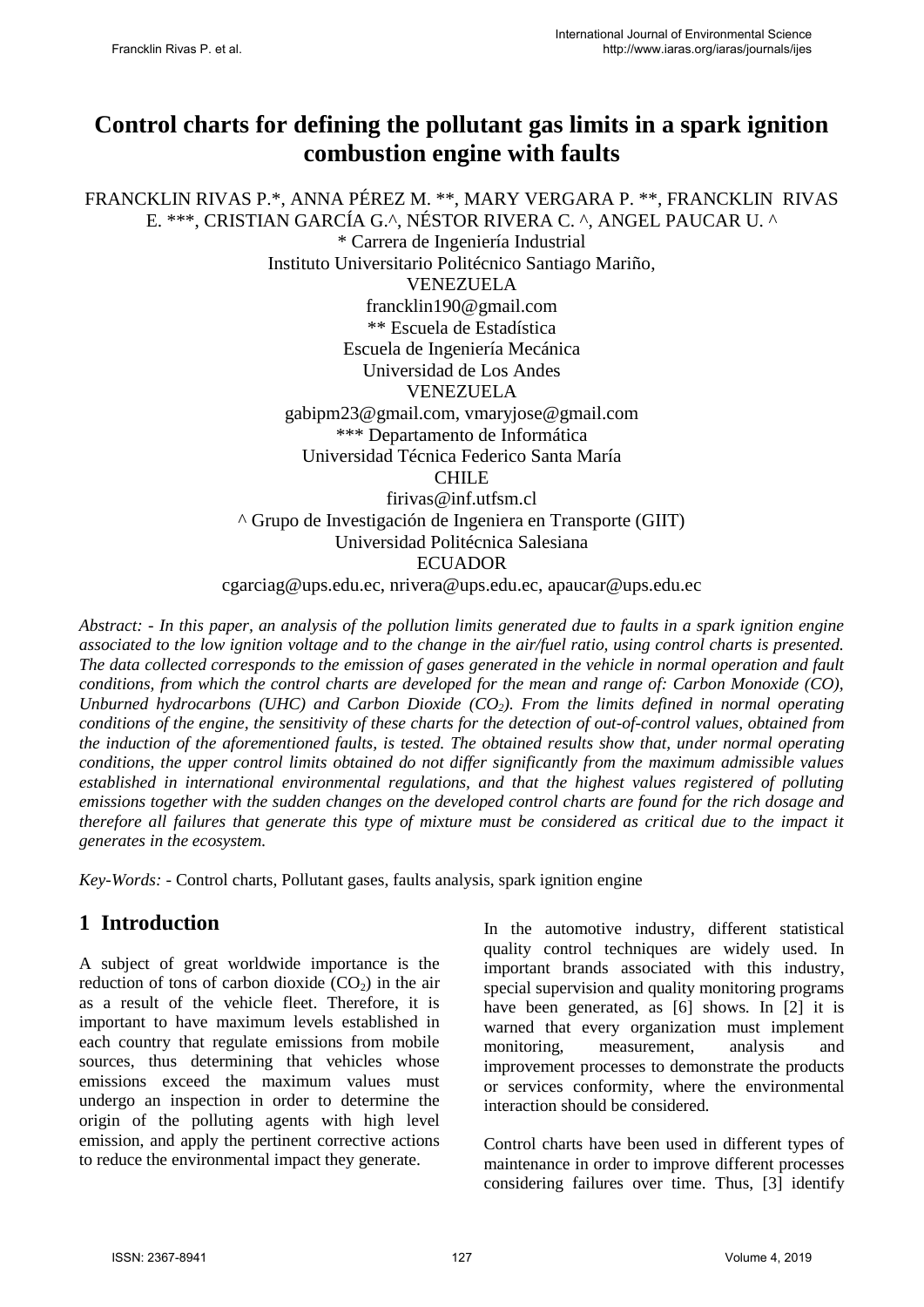correct maintenance actions from the analysis of past and recurring failures and plan and program actions aimed at improving the efficiency of the maintenance function. These modalities of application of control charts in maintenance are expanded by other developments such as those presented by: [7], [5] and [1], where First authors focus on evaluating the performance of the diagrams through three metrics: the metric average run length and two of them unconventional, incorporating the concept of lateral variability to monitor the processes. The second authors design an experiment based on the application of control charts to compare the effectiveness it will have on the useful life, the application of predictive maintenance techniques, with a diagnosis of the degradation processes and the last authors design a control chart that uses the sudden death test assuming that the life time/failure of a product follows the Weibull distribution. Also, [9] study a single server queue system with different levels of energy consumption in the associated execution states to address the conflict between energy consumption and customer delay, developing a maintenance model that minimizes the total long-term expected cost of the system based on energy consumption and the use of control charts.

In Latin America, it is common to use vehicles with spark ignition combustion engines, which cause the emissions of polluting gases to the environment and therefore it is imperative to control these gases, taking them to the smallest possible magnitudes. Thus, this research focuses on defining based on control charts, the contamination limits of Carbon Monoxide (CO), Unburned Hydrocarbons (UHC) and Carbon Dioxide  $(CO<sub>2</sub>)$  present in the gases emitted by spark ignition engines. This will allow having up-to-date values of the emissions to the environment given by a vehicle with faults in the ignition system, expanding the use of control charts for improving the environmental conditions.

It is proposed to work based on data obtained from a simulation process in which three types of failures will be induced to these engines, two of them are achieved through alterations in fuel pressure and the third will be a variation on the distance of the spark plug electrode. From these faults, the gases emanations generated by the engine will be measured, comparing the obtained results with the measurements made with the engine under normal operating conditions; this in order to establish the contamination levels that appear after the appearance of a fault.

This work is organized as follows; section 2 describes the methodology with an experimental part developed by [8] and the stages prior to obtaining and analyzing the data. In the third section, the control charts are developed and the sensitivity of those charts is tested for detecting extreme values of emissions when in the engine is induced three types of faults in the combustion system: increase in the fuel pressure, decrease in the average fuel pressure, and low ignition voltage. In section 4 the most relevant conclusions are presented, where it is found that the most critical point of operation is located when the air/fuel mixture is rich.

# **2 Methodology**

Based on the opinion of experts, it was possible to determine that the interesting faults for the realization of this investigation refer to the variation in the fuel pressure and the wear of the spark plugs. It´s for this reason that three types of engine failures are generated in order to de-termine the effect of the emissions factors on the exhaust system.

The experimental procedure used to obtain the data is the one developed by [8], where a dyna-mometer MAHA LPS 3000 and a gas analyzer NGA 6000 were used. The tests were developed in the laboratories of the Automotive Mechanical Engineering School of the Universidad Politécnica Salesiana in Cuenca, Ecuador.

The research is carried out by implementing the following phases:

### **2.1 First phase**

It contemplates the development of the experiment and the set-up for the first run with the engine in normal operating condition. This engine belongs to a Chevrolet vehicle, model corsa evolution 1.4L, with a cubic capacity of 1388 cc, nominal distance of the spark plugs of 0.8 mm, nominal fuel pressure of 50 psi, consumption 6.81/100 km and a multipoint injection system. The test is performed in the dynamometer test bench and the emissions of CO, UHC and  $CO<sub>2</sub>$  gases are measured with the NGA 6000.

#### **2.2 Second phase**

Here the experimental activities are carried out under fault conditions incorporating changes in the fuel pressure and alteration in the spark plug electrode space, in order to simulate faults associated with the air/fuel mixture and ignition.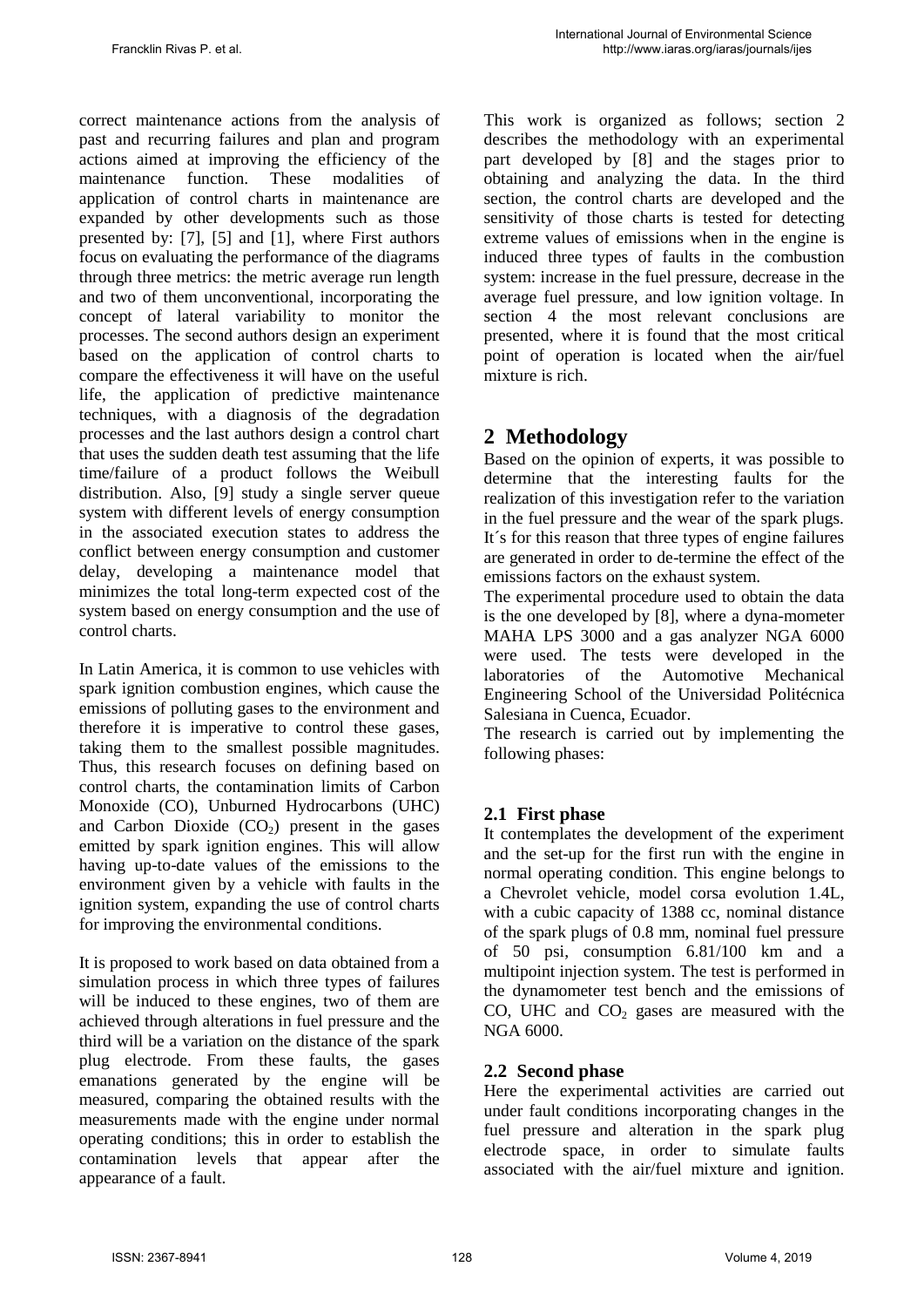The pollutant gases emanating from the engine of a Corsa Evolution are taken as the most important measurements and 225 measurements with 5 repetitions of the experiment are considered for the analysis.

The study conditions have been coded considering the normal operation and the three faults of the engine operation as follows: 0: engine condition under normal operating conditions, 1: fuel pressure alteration, pressure 60 psi, 2: alteration in fuel pressure, pressure 40 psi and 3: alteration in the space of the electrode of the spark plugs, electrode space 1.3 mm.

#### **2.3 Third Phase**

In this stage, the control charts are made for the average emissions ( $\overline{X}$  and R). The control charts are made for the average emissions of CO, UHC and  $CO<sub>2</sub>$  in order to establish the test limits, for which the measurements are analyzed in optimal operating conditions. Once the test limits have been obtained, the sensitivity of these is verified in the presence of faults.

## **3 Control charts for detecting extreme values of emissions under fault conditions in the combustion system**

In each measurement, records of carbon monoxide (CO), Unburned Hydrocarbons (UHC) and carbon dioxide  $(CO<sub>2</sub>)$  emissions are obtained. These samples were obtained by applying a systematic type sampling, which allows to sequentially sample a data file such as that obtained from the test bench. With this type of sampling the measurements timing is not lost.

With the use of SPSS statistical software, version 20 [4], the control charts for the mean and the range (as dispersion measure) of the variables included in the research were made, using the engine data without faults in order to be able to establish the test limits. Due to the nature of the research, the control upper limit resulting for the diagrams of the analyzed gases, can be established as the maximum permissible reference; while the control lower limit may suggest the operation reference, but if a measurement is below this value for polluting gases, it should not be interpreted as a situation out of control.

## **3.1 Control charts for the average CO, UHC and CO<sup>2</sup>**

The emissions of carbon monoxide (CO), carbon dioxide  $(CO_2)$  are reported in percentage  $(\%)$  and Unburned Hydrocarbons emissions (UHC) are reported in parts per million (ppm). In these, the upper and lower limits of the mean can be established as detailed in figures 1, 2 and 3.

When observing the control diagram for the mean CO shown in Figure 1, the grouping of the observations around the central line is evident, this may suggest a possible stratification. However, due to the characteristics of the analyzed engine and the results reported by the dynamometer, the measurements are usually very homogeneous or similar, therefore, fluctuations or important variations in CO emissions are not expected, where their limits range moves from 0.43% to 0.61%.

The control diagram for the UHC mean depicted in Figure 2 shows the grouping of the observations around the central line, which may suggest a possible stratification. However, due to the characteristics of the engine analyzed and the results reported by the test bench, the measurements of UHC emissions are usually very homogeneous. Thus, average UHC emissions are under statistical control and their limits range from 158.92 ppm to 221.08 ppm.

In the case of  $CO<sub>2</sub>$  emissions (see Figure 3), it is evident that the shown pattern is in harmony with a stable system of random causes, and there is no evidence of stratification around the central line; just like for carbon monoxide and hydrocarbons. In this diagram there are more variations around the central line, and this may suggest that special attention must be paid for  $CO<sub>2</sub>$  in the polluting gases. When examining the control limits for the average  $CO<sub>2</sub>$  emissions, it is observed that the upper control limit is 14.35%, the central line is 13.85% and the lower limit of control is 13.35%.

#### **3.2 Results with Faults**

In this section, the sensitivity of the control limits to induced variations in the vehicle's combustion system is evaluated. A diagram is presented for each analyzed gas in which the control limits obtained are plotted, and the gases emissions without faults are also represented.

When examining figure 4, it is observed that fault 1 (fuel pressure at 60 PSI) produces carbon monoxide emissions higher than the emissions caused by the other two, reaching a maximum of 4.05%. In fact, with the three engine-induced faults, the emissions significantly exceed the control limits and the oscillations of the emissions in the presence of faults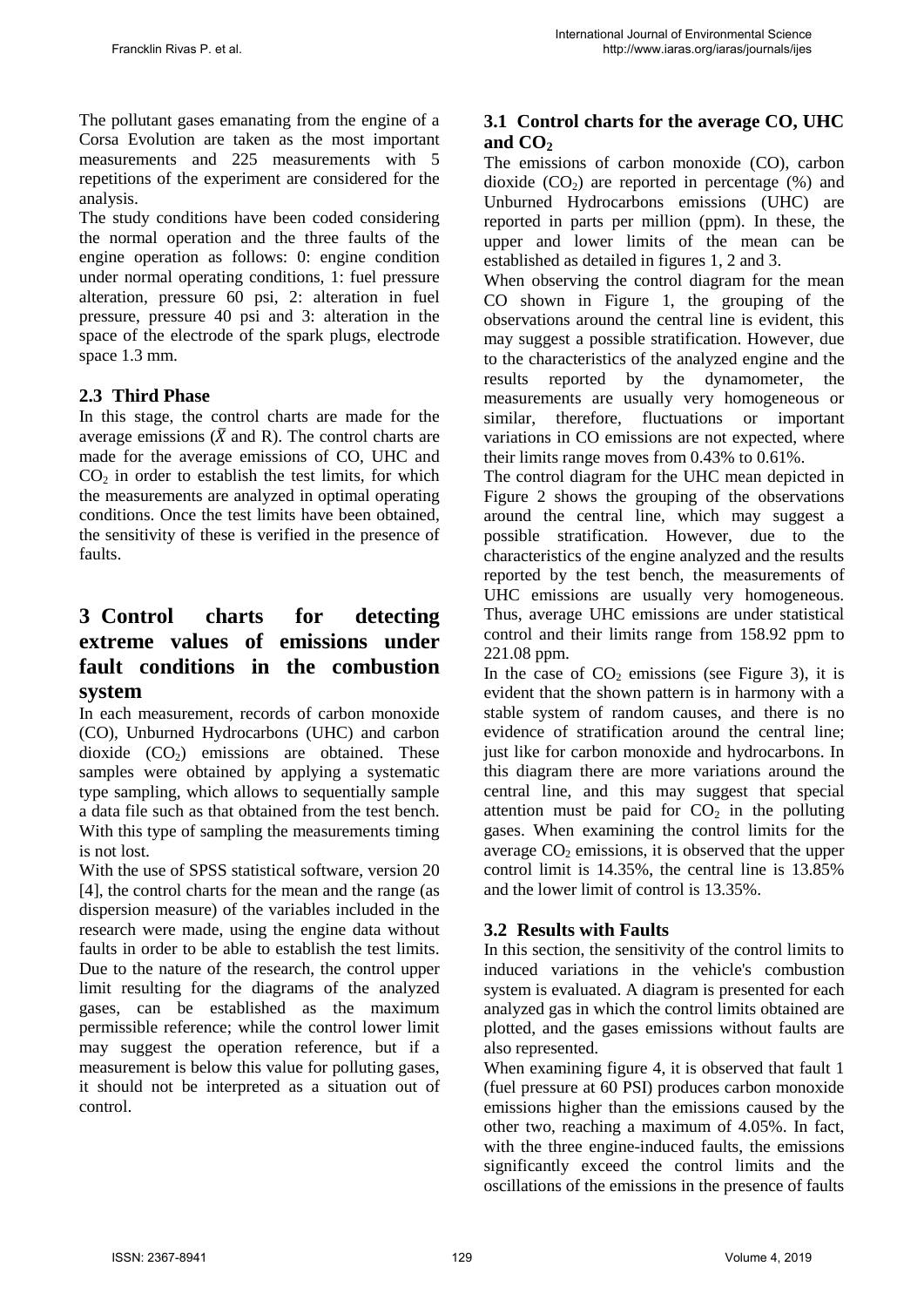differ significantly from the pattern of the emissions without faults.



Figure 1. Control chart for the mean of CO



Figure 2. Control chart for the mean of UHC



Figure 3. Control chart for the mean of  $CO<sub>2</sub>$ 

In figure 5, it is observed that fault 1 (fuel pressure at 60 PSI) produces hydrocarbon emissions higher than the emissions caused by the other two faults. In general, hydrocarbon emissions are above the upper limit of control with fault 1, reaching a maximum of 276.71 ppm. Faults 2 and 3 show large variations or fluctuations behavior, which suggest that the hydrocarbon emissions process is out of control.



Figure 4. CO Emissions with faults and in Normal **Conditions** 



Figure 5. UHC Emissions with faults and in Normal Conditions

When examining figure 6, it is observed that the three types of faults present measurements below and above the control limits. With faults 1 and 2 (variations in fuel pressure)  $CO<sub>2</sub>$  emissions are higher than those produced or caused by fault 3. When comparing emissions with those reported under optimal operating conditions, the movement or pattern of these emissions differ significantly, and suggest faults. With fault 3 (low ignition voltage), out-of-control emissions are detected below the